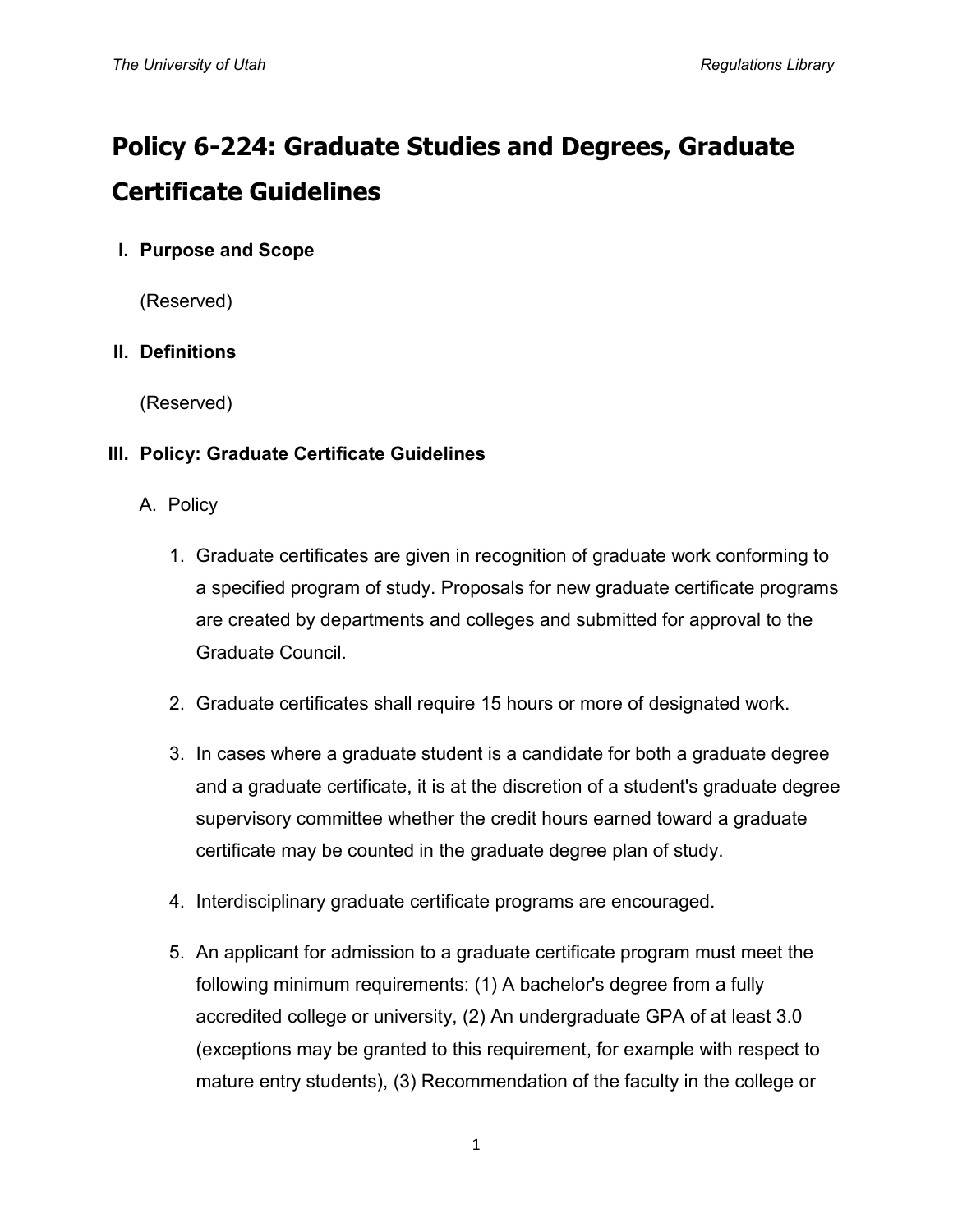department in which the graduate certificate is given. An applicant may be a matriculated graduate student or a non-matriculated student at the University of Utah.

#### B. Guidelines

1. Introduction

A graduate certificate program is a focused collection of courses that, when completed, affords the student some record of coherent academic accomplishment in a given discipline or set of related disciplines. A graduate certificate is not a degree.

- 2. Development of new Graduate Certificate Programs
	- a. Proposals for new graduate certificate programs are created by departments and colleges and submitted for approval to the Graduate Council. Proposals should address criteria in Part III-B-3. All proposals (including those for which Board of Regents approval is not required) shall be submitted using the template prescribed by the Board of Regents Policy R401 (available from the Graduate School).
	- b. Proposals must be accompanied by endorsement from the department heads and deans of the college in which the contributing coursework is housed, as well as from those academic units whose students or programs could be affected by the creation of the new graduate certificate.
	- c. Proposals meeting the criteria set forth by the Graduate School (see Part III-B-3) are then recommended to the cognizant vice president, the Academic Senate and the Board of Trustees for approval.
	- d. Proposals for new certificate programs that are not within existing programs that have previously been approved by the Board of Regents and which require 30 or more semester hours, shall be submitted to the Regents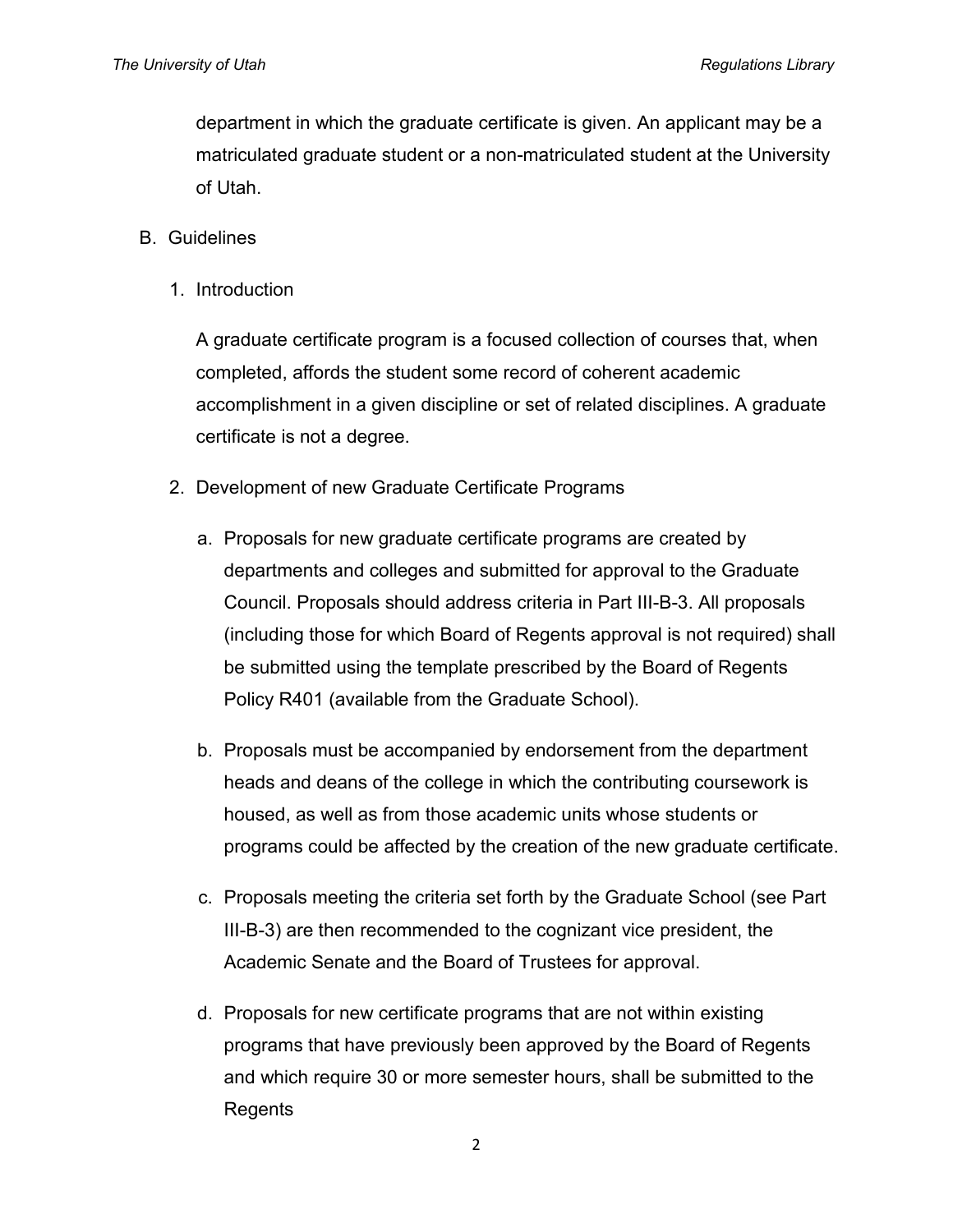- e. During the first three years of the certificate program, an annual report will be sent to the Graduate School, to include the following information:
	- i. Number of students enrolled by year
	- ii. Number of matriculated/non-matriculated students
	- iii. Summary of credentials and academic records (i.e., GPA, GRE, etc.) of enrolled students.
	- iv. Number of certificates awarded by year
- f. All graduate certificate programs will be reviewed within the course of regular program reviews conducted by the Graduate Council.
- g. Interdisciplinary graduate certificate programs are encouraged.
- 3. Criteria for Program Administration
	- a. Proposals for new certificate programs shall include the following:
		- i. Need. A statement of the need for the proposed program and the basis for such a need, supported by either externally or internally derived data;
		- ii. Educational Objectives. A statement of the educational objectives of the program.
		- iii. Impact on Existing Programs. The program proposal will address the question of the impact of the graduate certificate program on any related degree program.
		- iv. Courses. A statement of the proposed course sequence associated with the certificate, including titles and course descriptions both for existing courses and any new courses that may be developed. The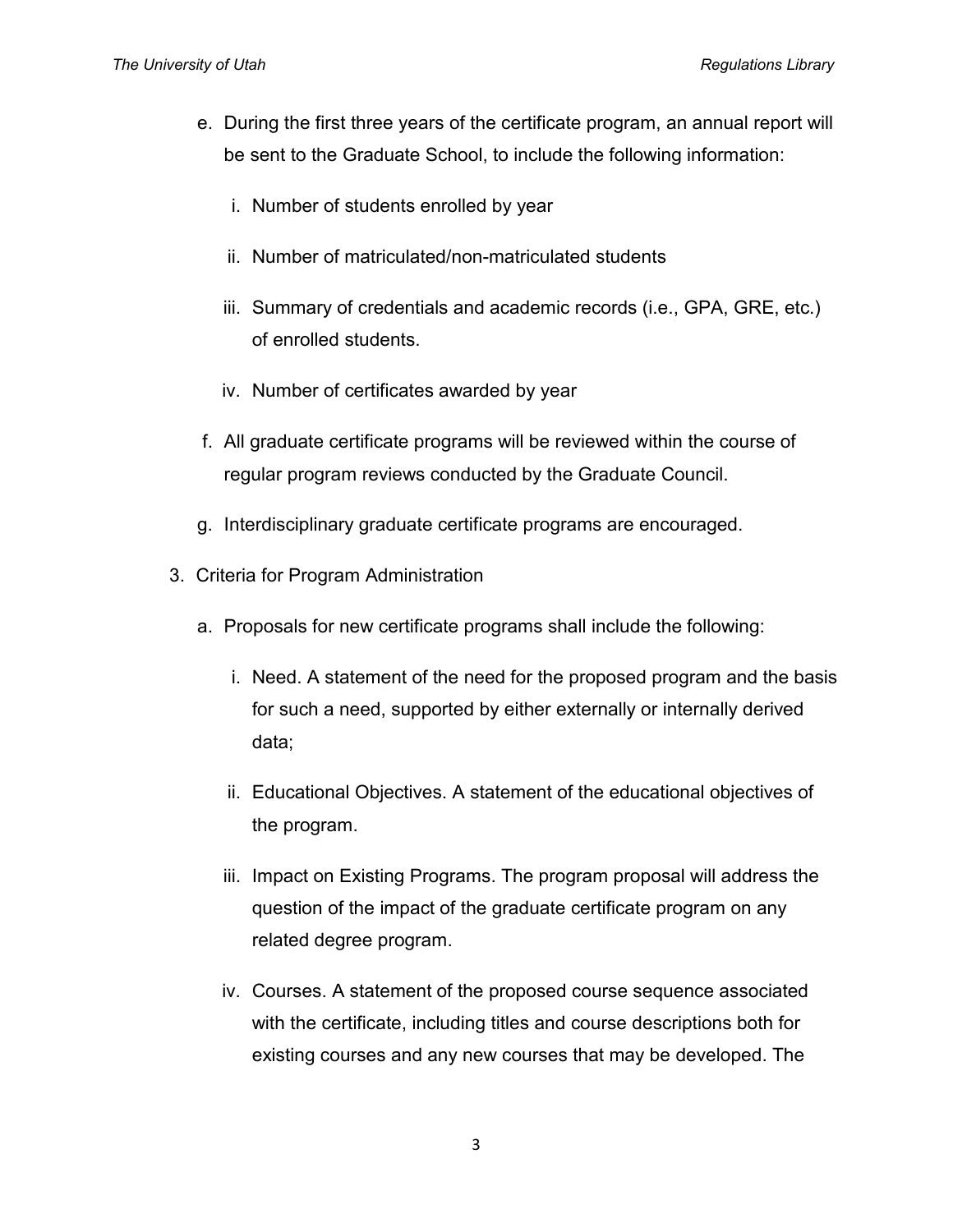proposal will address the possibility of program delivery using distance education approaches.

- v. Assessment. A statement of how the proposed course sequences associated with the certificate will meet the stated educational objectives and be assessed.
- vi. Faculty. The names of regular and adjunct faculty associated with or contributing to the certificate program, either by teaching one or more of the courses associated with the program or participating in the design of the course sequence.
- vii. Coordinator. The name and curriculum vita of the faculty member who will be designated as the coordinator of the program, for purposes of communication with the Graduate School.
- viii. Advisory Committee. The program may have an Advisory Committee, which will include representation from the professional, business, or government sectors, which the program is designed to serve.
- ix. Budget. Describe the costs of the certificate program and how the program will be funded.
- 4. Student Eligibility and Admission Criteria
	- a. An applicant for admission to a graduate certificate program must meet the following minimum requirements: (1) A bachelor's degree from a fully accredited college or university, (2) An undergraduate GPA of at least 3.0 (exceptions may be granted to this requirement, for example with respect to mature entry students), (3) Recommendation of the faculty in the college or department in which the graduate certificate is given. An applicant may be a matriculated graduate student or a non-matriculated student at the University of Utah.

4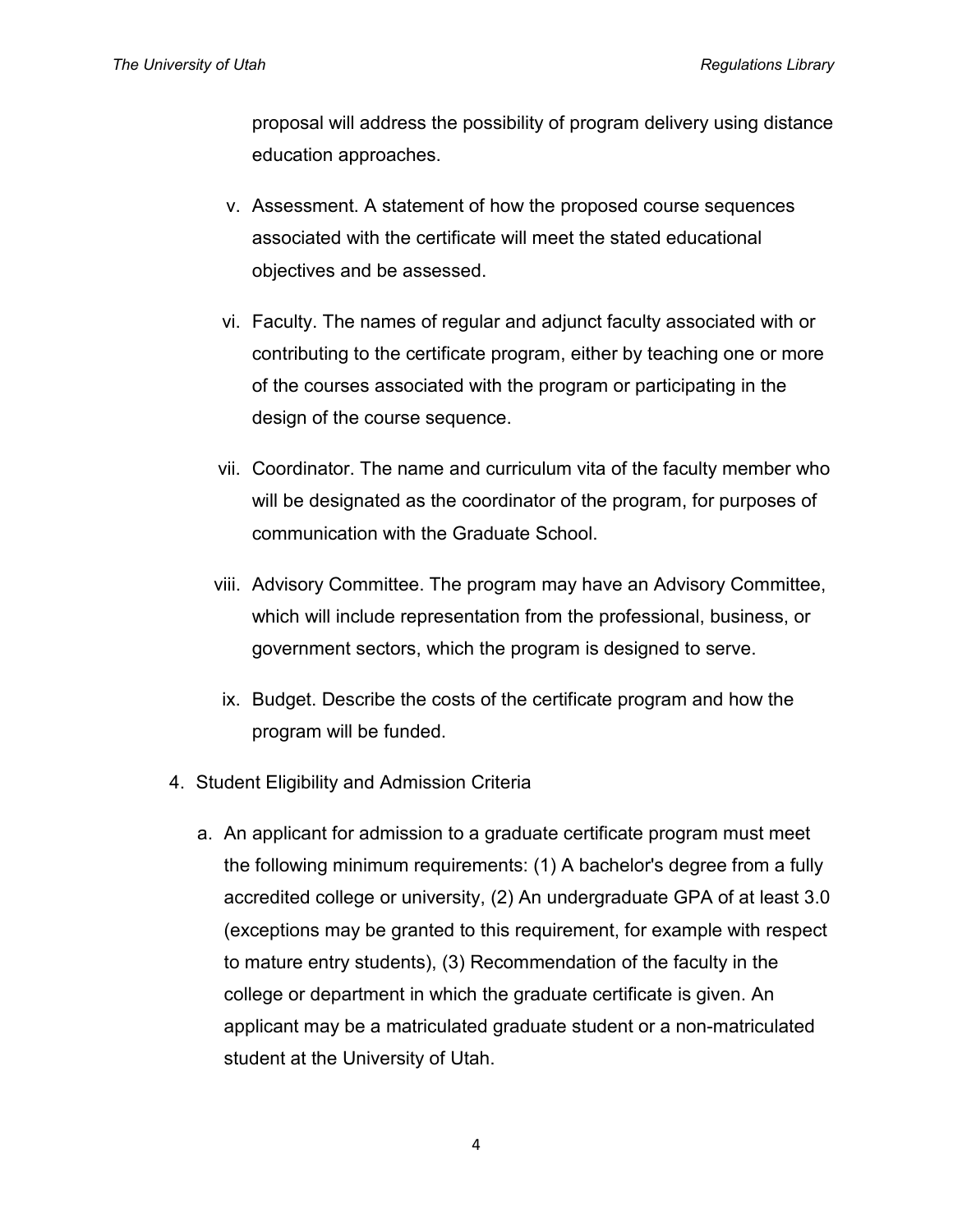- b. Greater flexibility than that found in graduate degree admission requirements may be built into graduate certificate programs so that the needs of the target student population may be met, if it is appropriate to do so.
- c. Successful completion of a graduate certificate is not viewed as a guaranteed means of entry into a graduate degree program.
- d. Courses comprising a graduate certificate may be used as evidence in support of a student's application for admission to a graduate degree program.

## **IV. Rules, Procedures, Guidelines, Forms and other Related Resources**

- A. Rules
- B. Procedures
- C. Guidelines
- D. Forms
- E. Other related resource materials

[Certificates Overview July 2014](http://regulations.utah.edu/academics/appendices_6/6-224_Certificates%20Overview%20July%202014.pdf)

## **V. References**

(Reserved)

#### **VI. Contacts**

The designated contact officials for this Regulation are

A. Policy Owners: (primary contact person for questions and advice): Dean of the Graduate School.